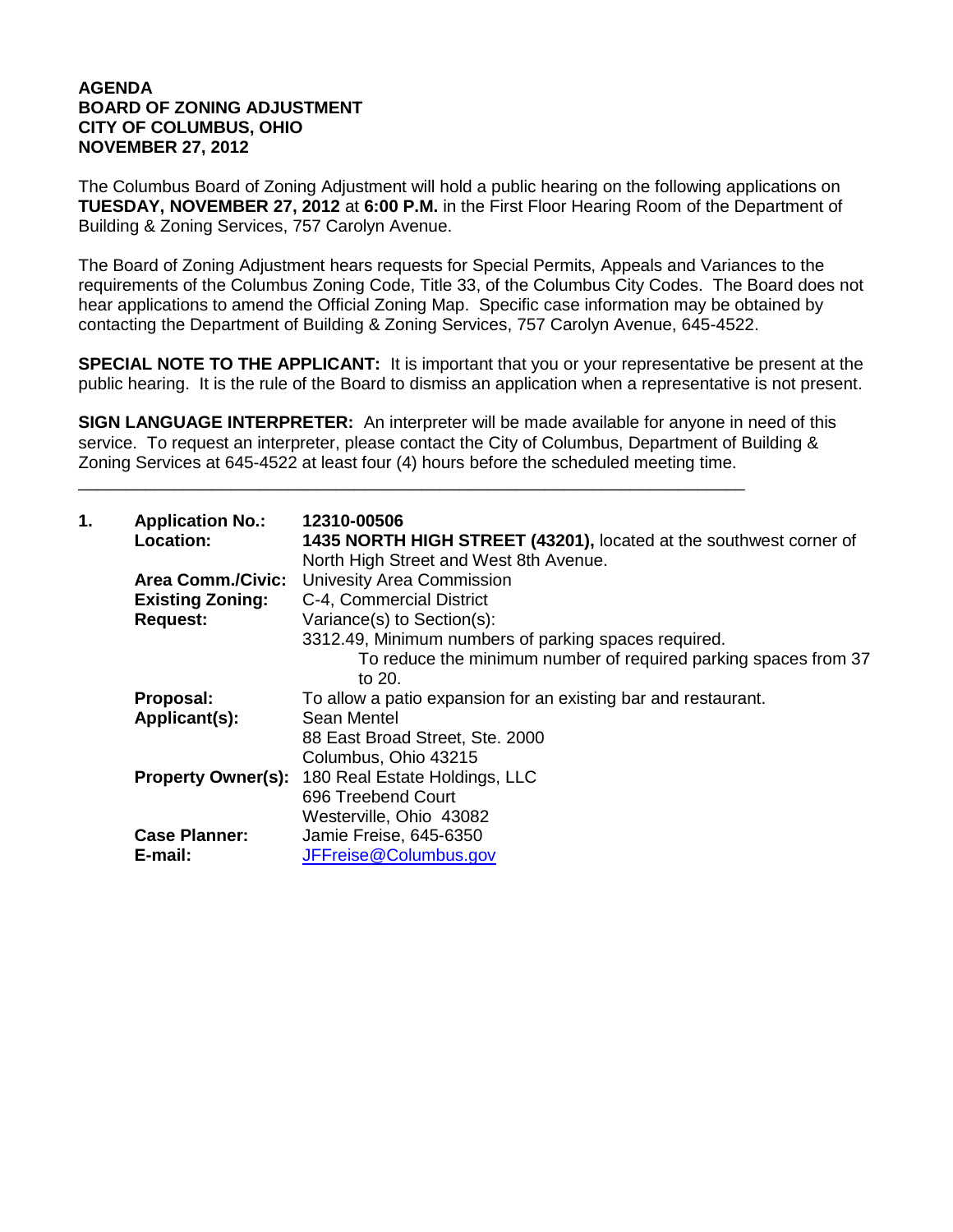| 2. | <b>Application No.:</b>   | 12310-00547                                                                  |
|----|---------------------------|------------------------------------------------------------------------------|
|    | Location:                 | 4181 EAST LIVINGSTON AVENUE (43227), located on the south side of            |
|    |                           | Livingston Avenue, approximately 80 feet west of Burlington Avenue.          |
|    | <b>Area Comm./Civic:</b>  | None                                                                         |
|    | <b>Existing Zoning:</b>   | ARO, Apartment Office District                                               |
|    | <b>Request:</b>           | Variance(s) to Section(s):                                                   |
|    |                           | 3312.49, Minimum numbers of parking spaces required.                         |
|    |                           | To reduce the minimum number of required parking spaces from 36<br>to $22$ . |
|    |                           | 3312.27, Parking setback line.                                               |
|    |                           | To reduce the parking setback line from 25' to 0'.                           |
|    |                           | 3312.21, Landscaping and screening.                                          |
|    |                           | To not screen or landscape the parking lot.                                  |
|    |                           | 3312.13, Driveway.                                                           |
|    |                           | To reduce the driveway width from 20' to 18.7'.                              |
|    |                           | 3312.25, Maneuvering.                                                        |
|    |                           | To allow maneuvering in the parking setback.                                 |
|    | Proposal:                 | To rehab an existing apartment building and construct a one story addition.  |
|    | Applicant(s):             | Samantha Shuler, Community Housing Network, Inc.                             |
|    |                           | 1680 Watermark Drive                                                         |
|    |                           | Columbus, Ohio 43215                                                         |
|    | <b>Property Owner(s):</b> | Applicant                                                                    |
|    | <b>Case Planner:</b>      | Jamie Freise, 645-6350                                                       |
|    | E-mail:                   | JFFreise@Columbus.gov                                                        |
|    |                           |                                                                              |

| 3. | <b>Application No.:</b>   | 12310-00549                                                                          |
|----|---------------------------|--------------------------------------------------------------------------------------|
|    | Location:                 | 63 BREVOORT ROAD (43214), located on the south side of Brevoort Rd.,                 |
|    |                           | approximately 500 ft. east of N. High St.                                            |
|    | <b>Area Comm./Civic:</b>  | <b>Clintonville Area Commission</b>                                                  |
|    | <b>Existing Zoning:</b>   | R-3, Residential District                                                            |
|    | <b>Request:</b>           | Variance to Section:                                                                 |
|    |                           | 3332.38, Private garage.                                                             |
|    |                           | To expand an existing 720 sq. ft. garage to 900 sq. ft. (a 180 sq. ft.<br>addition). |
|    | Proposal:                 | To construct an addition to a detached garage.                                       |
|    | Applicant(s):             | <b>Christopher Duckworth</b>                                                         |
|    |                           | 469 Clinton Heights Blvd.                                                            |
|    |                           | Columbus, Ohio 43202                                                                 |
|    | <b>Property Owner(s):</b> | Same as applicant.                                                                   |
|    | <b>Case Planner:</b>      | Dave Reiss, 645-7973                                                                 |
|    | E-mail:                   | DJReiss@Columbus.gov                                                                 |
|    |                           |                                                                                      |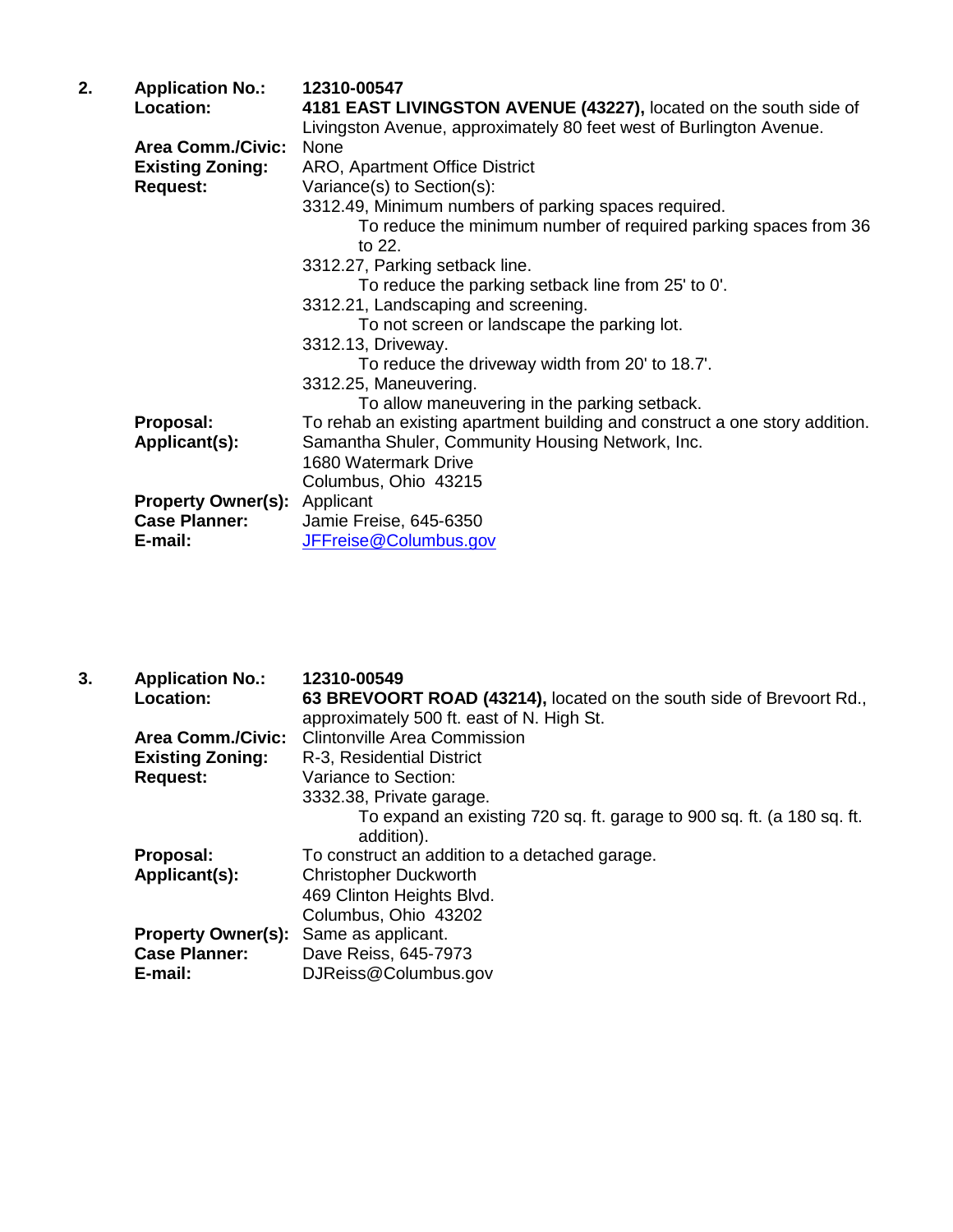| 4. | <b>Application No.:</b>   | 12310-00556                                                          |
|----|---------------------------|----------------------------------------------------------------------|
|    | Location:                 | 125 AMAZON PLACE (43214), located on the south side of Amazon        |
|    |                           | Place, approximately 400' west of Milton Avenue.                     |
|    | <b>Area Comm./Civic:</b>  | <b>Clintonville Area Commission</b>                                  |
|    | <b>Existing Zoning:</b>   | R-3, Residential District                                            |
|    | <b>Request:</b>           | Variance(s) to Section(s):                                           |
|    |                           | 3332.38, Private garage.                                             |
|    |                           | To increase the area devoted to garage from 720 sq.ft. to 840 sq.ft. |
|    |                           | and to increase the height from 15' to 20'8".                        |
|    | Proposal:                 | To construct an addition to a detached garage.                       |
|    | Applicant(s):             | John Eberts                                                          |
|    |                           | 400 East Wilson Bridge Road                                          |
|    |                           | Columbus, Ohio 43214                                                 |
|    | <b>Property Owner(s):</b> | Marshal and Anne Marie Erkman                                        |
|    |                           | 125 Amazon Place                                                     |
|    |                           | Columbus, Ohio 43214                                                 |
|    | <b>Case Planner:</b>      | Jamie Freise, 645-6350                                               |
|    | E-mail:                   | JFFreise@Columbus.gov                                                |

| 5. | <b>Application No.:</b>   | 12310-00626                                                    |
|----|---------------------------|----------------------------------------------------------------|
|    | Location:                 | 326 EAST SYCAMORE STREET (43206), located on the north side of |
|    |                           | East Sycamore, approximately 120' east of South Grant Avenue.  |
|    | <b>Area Comm./Civic:</b>  | German Village Area Commission                                 |
|    | <b>Existing Zoning:</b>   | R-2F, Residential District                                     |
|    | <b>Request:</b>           | Variance(s) to Section(s):                                     |
|    |                           | 3312.49, Minimum number of parking spaces                      |
|    |                           | To reduce the minimum number of parking spaces from 2 to 0.    |
|    |                           | 3332.27, Rear yard.                                            |
|    |                           | To reduce the rear yard from 25% to 19.9%.                     |
|    | Proposal:                 | To construct a room addition to an existing dwelling.          |
|    | Applicant(s):             | Nathan & Kaitlin Sockman                                       |
|    |                           | 326 East Sycamore Street                                       |
|    |                           | Columbus, Ohio 43206                                           |
|    | <b>Property Owner(s):</b> | Same as applicants.                                            |
|    | <b>Case Planner:</b>      | Jamie Freise, 645-6350                                         |
|    | E-mail:                   | JFFreise@Columbus.gov                                          |